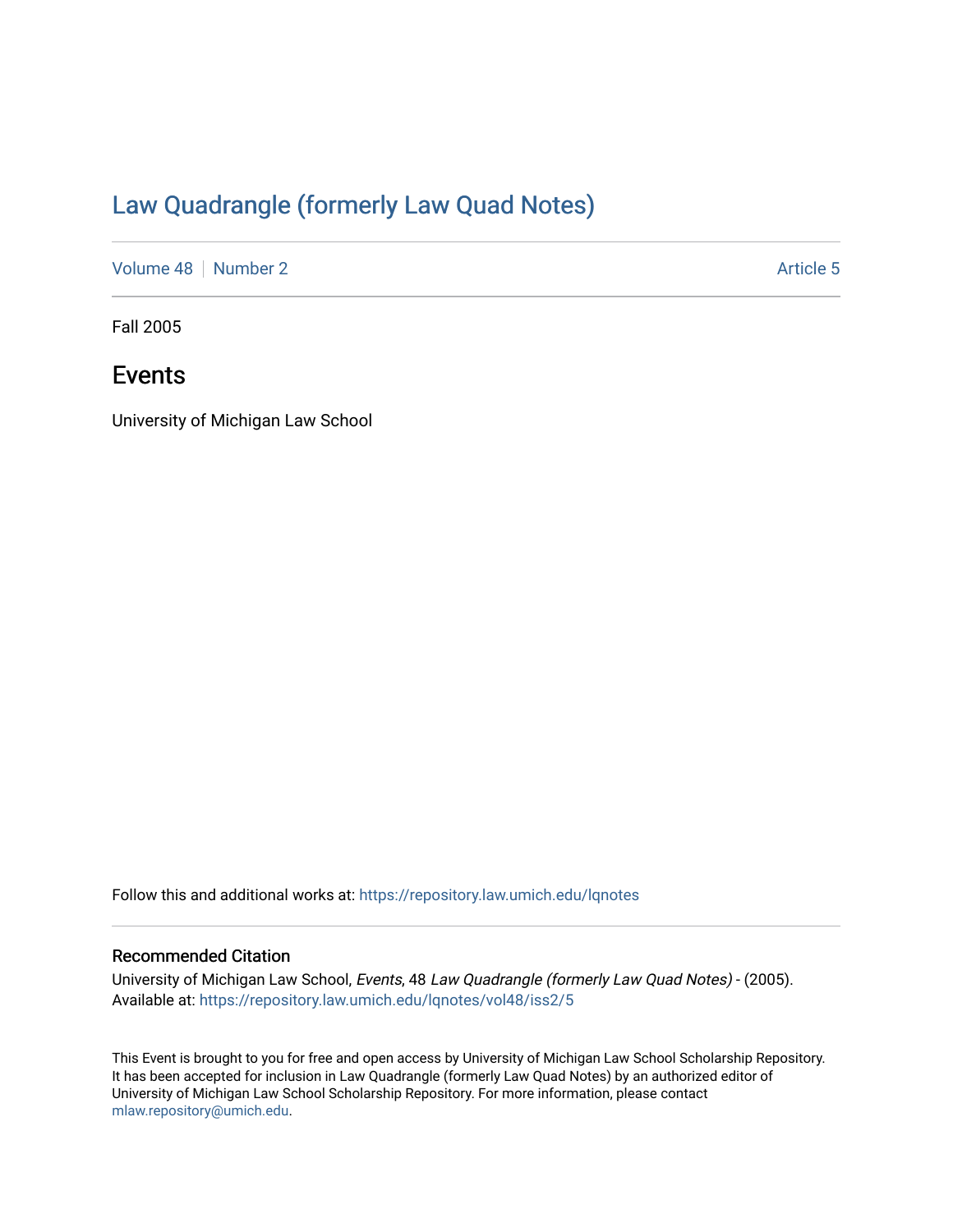# **EVENTS**

**December 21** Senior Day

#### **2006**

| January 4 - 8            | Association of American Law Schools<br>(AALS) Annual Meeting       | Ņ |
|--------------------------|--------------------------------------------------------------------|---|
| January 5                | Alumni Reception in conjunction with<br><b>AALS Annual Meeting</b> |   |
| January 18               | Midway Madness<br>Michigan Union                                   |   |
|                          | $_{\odot}$                                                         |   |
| February 28 -<br>March 2 | Florida Seminars<br>Palm Beach and Naples                          |   |
|                          | $\odot$                                                            |   |
| April 18                 | Scholarship Dinner                                                 |   |
|                          | $\odot$                                                            |   |
| May 6                    | Senior Day                                                         |   |
|                          | $\odot$                                                            |   |
| September 8 - 10         | Reunion of classes of<br>1981, '86, '91, '96, and 2001             |   |
|                          | $\odot$                                                            |   |
| October 6 - 7            | Committee of Visitors                                              |   |
|                          | $_{\odot}$                                                         |   |
| October 27 - 29          | Reunion of classes of<br>1951, '56, '61, '66, '71, and '76         |   |
|                          |                                                                    |   |

 $\frac{1}{2}$ 

Ĥ. ii.

 $\hat{\pi}$ 

 $\frac{1}{2}$ 

 $\bar{A}$ 

Ù.

 $\bar{z}$ 

This calendar is correct at deadline time but is subject to change ON **THE COVER: Fall** colors the Law Quad. (Рното Скерит: Philip Dattilo)